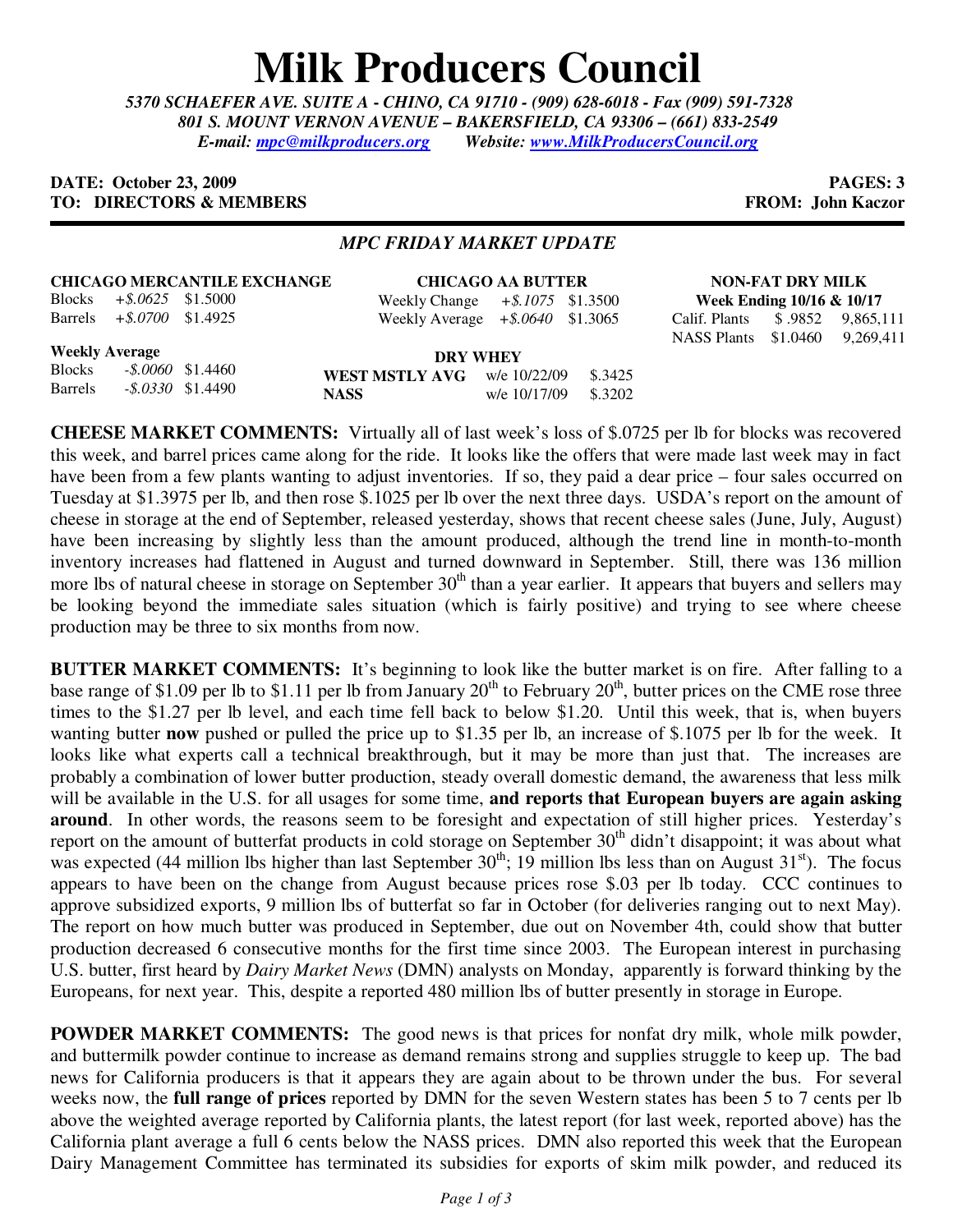subsidies for butterfat products. That could influence USDA to suspend or cut back on DEIP allotments for nonfat dry milk exports.

**WHEY PRODUCTS MARKET COMMENTS:** Prices for dry whey continue to advance; the West's "mostly" price this week added 1 cent per lb. DMN reports that the price strength is influenced more by the remarkable rise in nonfat dry milk prices than by increased demand. In fact, production and sales for dry whey appear to be fairly well balanced and manufacturers may be helping to keep it there. Prices for whey protein concentrate also increased, partly because of prices for other U.S. dairy proteins, but also because of very strong international prices.

**\*\*\*** 

## **FRED DOUMA'S PRICE PROJECTIONS…**

| Oct 23 Final:     |  | Quota cwt. \$13.60 Overbase cwt. \$11.90 Cls. 4a cwt. \$11.51 Cls. 4b cwt. \$12.69 |  |
|-------------------|--|------------------------------------------------------------------------------------|--|
| <b>Last week:</b> |  | Quota cwt. \$13.56 Overbase cwt. \$11.86 Cls. 4a cwt. \$11.45 Cls. 4b cwt. \$12.64 |  |

**\*\*\*** 

**USDA REPORTS FEWER COWS AND LESS MILK IN SEPTEMBER:** *(J. Kaczor)* Tuesday's USDA report on estimated September milk production had the number of cows producing milk in the U.S. decreasing for a ninth consecutive month. There were 197 thousand fewer cows in September than a year earlier (the number includes dry cows) producing an average of 24 more lbs of milk for the month. USDA's quarterly adjustments to earlier reports, resulting from more complete data, resulted in some upward adjustments to production figures for April through August, but did not change the direction of the downward trend for those months. Milk production has now been lower than the same months a year ago since July. If four of the twentythree largest producing states had not expanded their herds, cow numbers would have decreased by a total of 214 thousand head.

The total decrease in milk production is still not what many believe is needed to result in a sufficient tightening of U.S. supply relative to demand in order to generate milk price increases in the \$5 to \$7 per cwt range. The percentage decrease in production for September is 0.7%, while the percentage decrease in number of cows, compared to the previous September was three times as large, 2.1%. The increase in production per cow of 24 lbs amounted to 1.5% above last September and explains the lack of a direct connection between number of cows and milk production. Nonetheless, **there was 7 million lbs less milk per day available in September than in** 

**August.** If milk for fluid usages and "soft" manufactured products in September continued about where they have been in previous months, that 7 million lb per day shortfall should show up as a lot less cheese, powder, and butter production when USDA reports dairy product production for the month, on November 4th. Current market prices for these major dairy commodities, reported on page one of this *Update*, are well past that point and are reflecting the current tightening of supply resulting from a continuing reduction in "surplus" production.



The accompanying graph shows the dramatic reduction in cow numbers that has occurred since last December. Clearly, most of the credit for that reduction goes to CWT's massive efforts to "shock" the system out of its